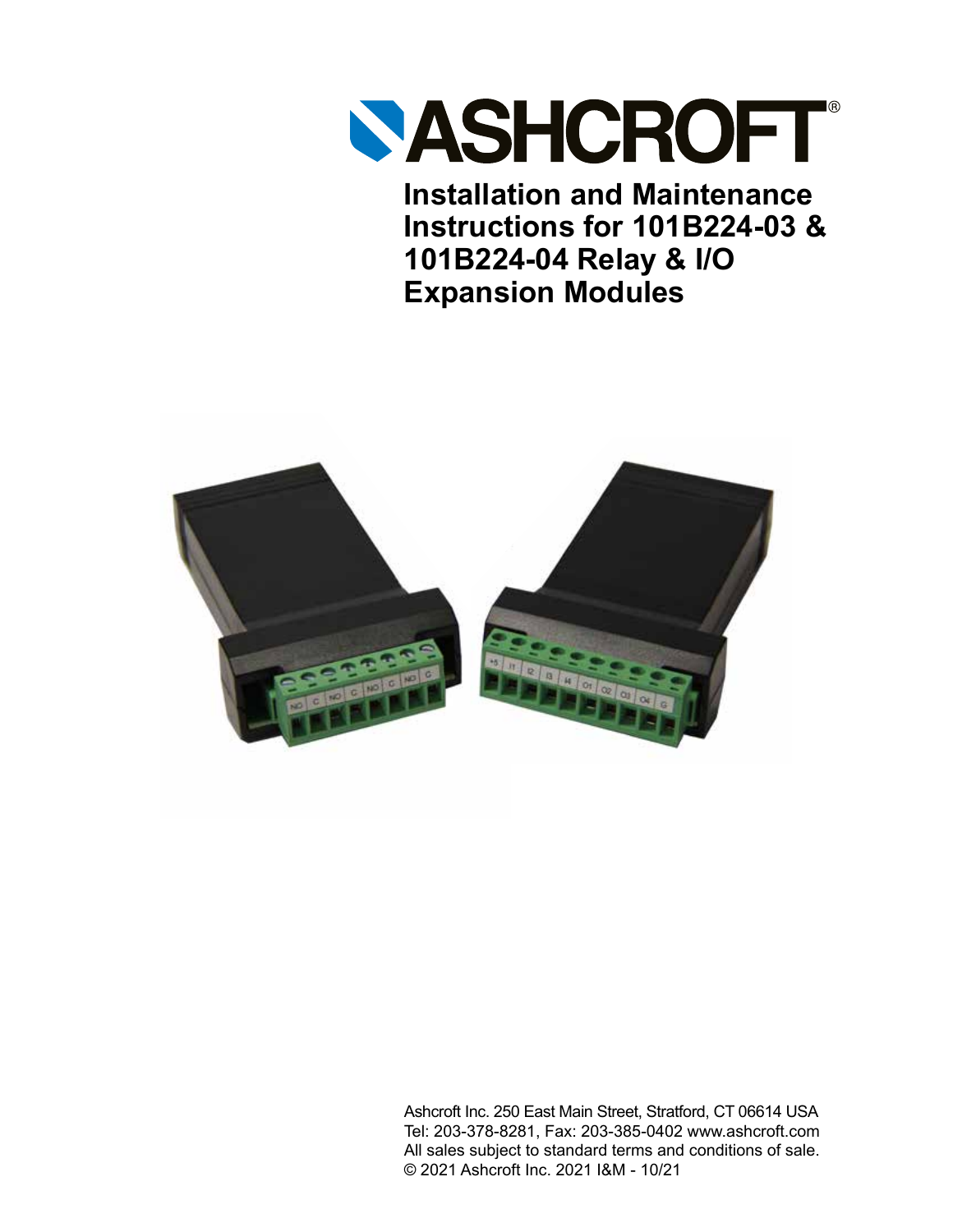#### **Disclaimer**

The information contained in this document is subject to change without notice. Ashcroft makes no representations or warranties with respect to the contents hereof, and specifically disclaims any implied warranties of merchantability or fitness for a particular purpose. See Warranty Information and Terms & Conditions on [www.](https://www.ashcroft.com/) [ashcroft.com](https://www.ashcroft.com/) for complete details.

### **A** CAUTION

• Read complete instructions prior to installation and operation of the meter.

#### **A** WARNINGS

- Risk of electric shock or personal injury.
- These products are not recommended for life support applications or applications where malfunctioning could result in personal injury or property loss. Anyone using these products for such applications does so at his/her own risk. Ashcroft, Inc shall not be held liable for damages resulting from such improper use.

### **WARNING**

Cancer and Reproductive Harm - [www.P65Warnings.ca.gov](http://www.P65Warnings.ca.gov)

#### **Limited Warranty**

Ashcroft, Inc warrants these products against defects in material or workmanship for the specified period under "Specifications" from the date of shipment from the factory. Ashcroft's liability under this limited warranty shall not exceed the purchase value, repair, or replacement of the defective unit. See Warranty Information and Terms & Conditions on [www.ashcroft.com](https://www.ashcroft.com/) for complete details.

#### **Registered Trademarks**

All trademarks mentioned in this document are the property of their respective owners.

© 2021 Ashcroft, Inc. All rights reserved.

### **Table of Contents**

### **Table of Figures**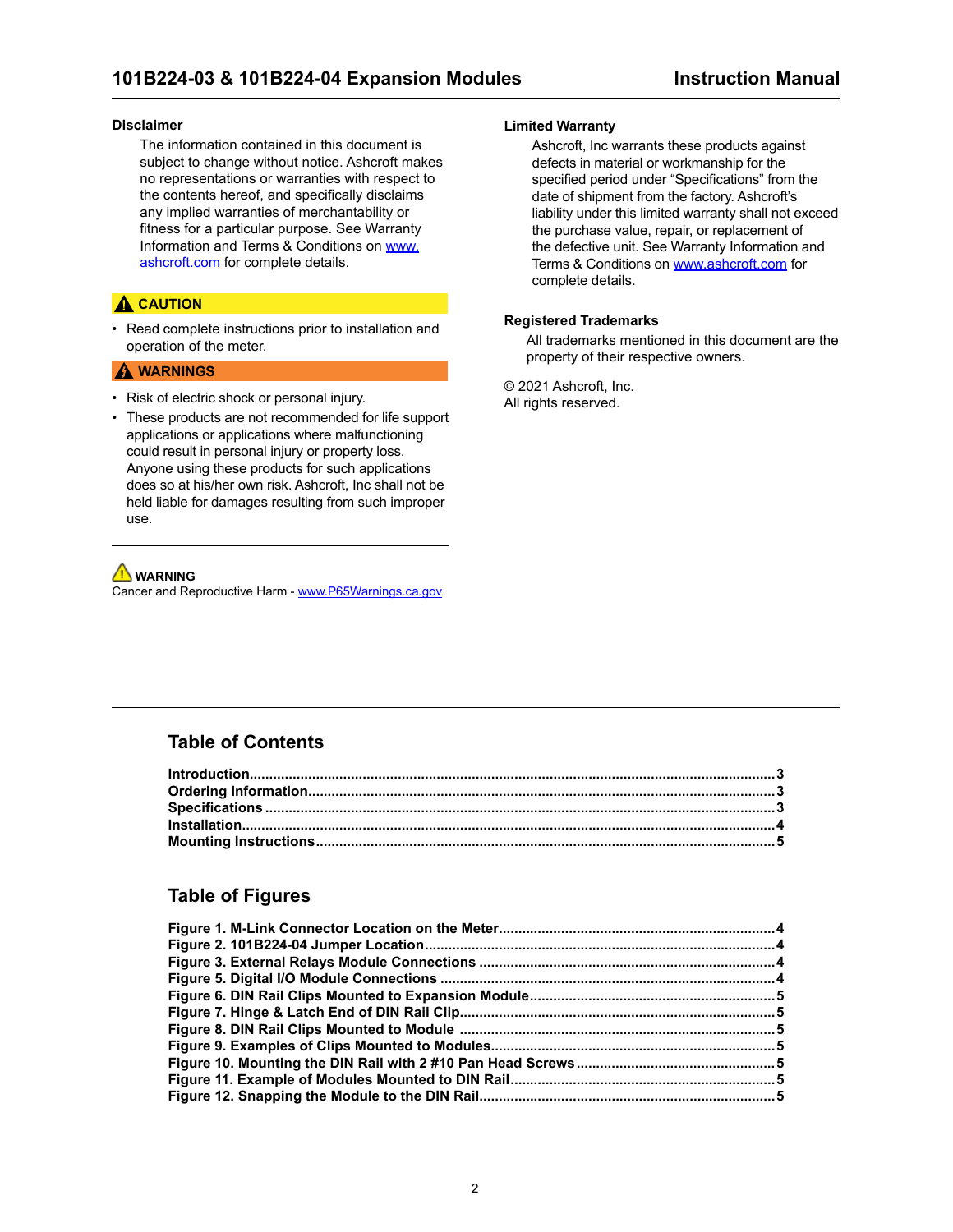# <span id="page-2-0"></span>**Introduction**

Use these external expansion modules to add functionality to DM61 meters in the field. They can be added at any time and are easy-to-install.

The 101B224-03 relays module includes 4 Form A (SPST) relays rated at 3 Amps and when added to a meter that has 4 on-board relays results in a system with 8 relays.

The 101B224-04 digital I/O module has four digital inputs and four digital outputs per module and two may be connected together to achieve a system with eight I/O. External digital inputs function similarly to the F4 digital input. They can be configured to trigger events (i.e. acknowledge/reset alarms, reset total, reset max and/or min values, disable/enable all relays, etc.), provide specific menu access, or mimic front keys. Digital outputs can be used to drive solid state relays, or as inputs to other alarm or control devices.

These expansion modules can be used individually or in systems with other modules and serial adapters. For instance, a system consisting of one 4-20 mA input, one 4-20 mA outputs, eight relays, eight digital inputs, eight digital outputs and RS-485 could be configured using these items:

- (1) PD6060-6R7 Dual Input Process Meter
- (1) 101B224-03 Relays Module
- (2) 101B224-04 Digital I/O Module
- (1) 101B224-07 Serial Adapter

DProM software can be used to configure these modules when they are connected to meters.

# **Ordering Information**

| Model      | <b>Description</b>                          |
|------------|---------------------------------------------|
|            | 101B224-03   4 Relays Expansion Module      |
| 101B224-04 | 4 Digital Inputs & 4 Digital Outputs Module |

### **Accessories**

| Model | <b>Description</b>                                              |
|-------|-----------------------------------------------------------------|
|       | 101B224-01   DIN Rail Mounting Kit for Two Expansion<br>Modules |

# **Specifications**

*Except where noted all specifications apply to operation at +25°C.*

## **General (All models)**

| Power                                  | DM61 meter M-I INK connection                                                                                                            |
|----------------------------------------|------------------------------------------------------------------------------------------------------------------------------------------|
| Cable                                  | Standard CAT5e cable (provided)<br>Note: To ensure optimum performance<br>use only supplied cables.                                      |
| Connectors                             | Meter End: RJ45 (two);<br>identical and Interchangeable.<br>Field Fnd: Removable screw terminal<br>blocks that accept 12 to 22 AWG wire. |
| System                                 | Any combination of:<br>(1) 101B224-03 Relays Module<br>(2) 101B224-04 Digital I/O Module<br>(1) Serial Adapter                           |
| <b>Serial Adapter</b><br>Compatibility | Expansion modules may be used with<br>101B224-07, 101B224-06, or 101B224-08                                                              |
| Tightening<br>Torque                   | Screw terminal connectors:<br>5 lb-in (0.56 Nm)                                                                                          |
| <b>Enclosure</b>                       | ABS-94HB material, UL94HB<br>(Flame-Class Rating)                                                                                        |
| Overall<br><b>Dimensions</b>           | $2.3" \times 0.9" \times 3.6"$<br>58 mm x 23 mm x 92 mm (W x H x D)                                                                      |
| Warranty                               | 3 years parts & labor. See Warranty<br>Information and Terms & Conditions on<br>www.ashcroft.com for complete details.                   |

## **101B224-03 4 Relays Module**

| Four: Form A (SPST): Rated 3 A @<br>30 VDC and 125/250 VAC for resistive<br>loads. 1/14 HP @ 125/250 VAC for<br>inductive loads. |
|----------------------------------------------------------------------------------------------------------------------------------|
| $2.4$ oz $(68q)$                                                                                                                 |
|                                                                                                                                  |

## **101B224-04 Digital I/O Module**

| <b>Channels</b>              | 4 digital inputs & 4 digital outputs per<br>module                                                           |
|------------------------------|--------------------------------------------------------------------------------------------------------------|
| Digital Input<br>Logic High  | 3 to 5 VDC                                                                                                   |
| Digital Input<br>Logic Low   | 0 to 1.25 VDC                                                                                                |
| Digital Output<br>Logic High | 3.1 to 3.3 VDC                                                                                               |
| Digital Output<br>Logic Low  | 0 to $0.4$ VDC                                                                                               |
| Source<br>Current            | 10 mA maximum output current                                                                                 |
| <b>Sink Current</b>          | 1.5 mA minimum input current                                                                                 |
| +5 V Terminal                | To be used as pull-up for digital inputs<br>only. Connect normally open<br>pushbuttons across +5 V & DI 1-4. |
| WARNING                      |                                                                                                              |

DO NOT use +5 V terminal (pin 1) to power external devices.

**Weight** 2.2 oz (62 g)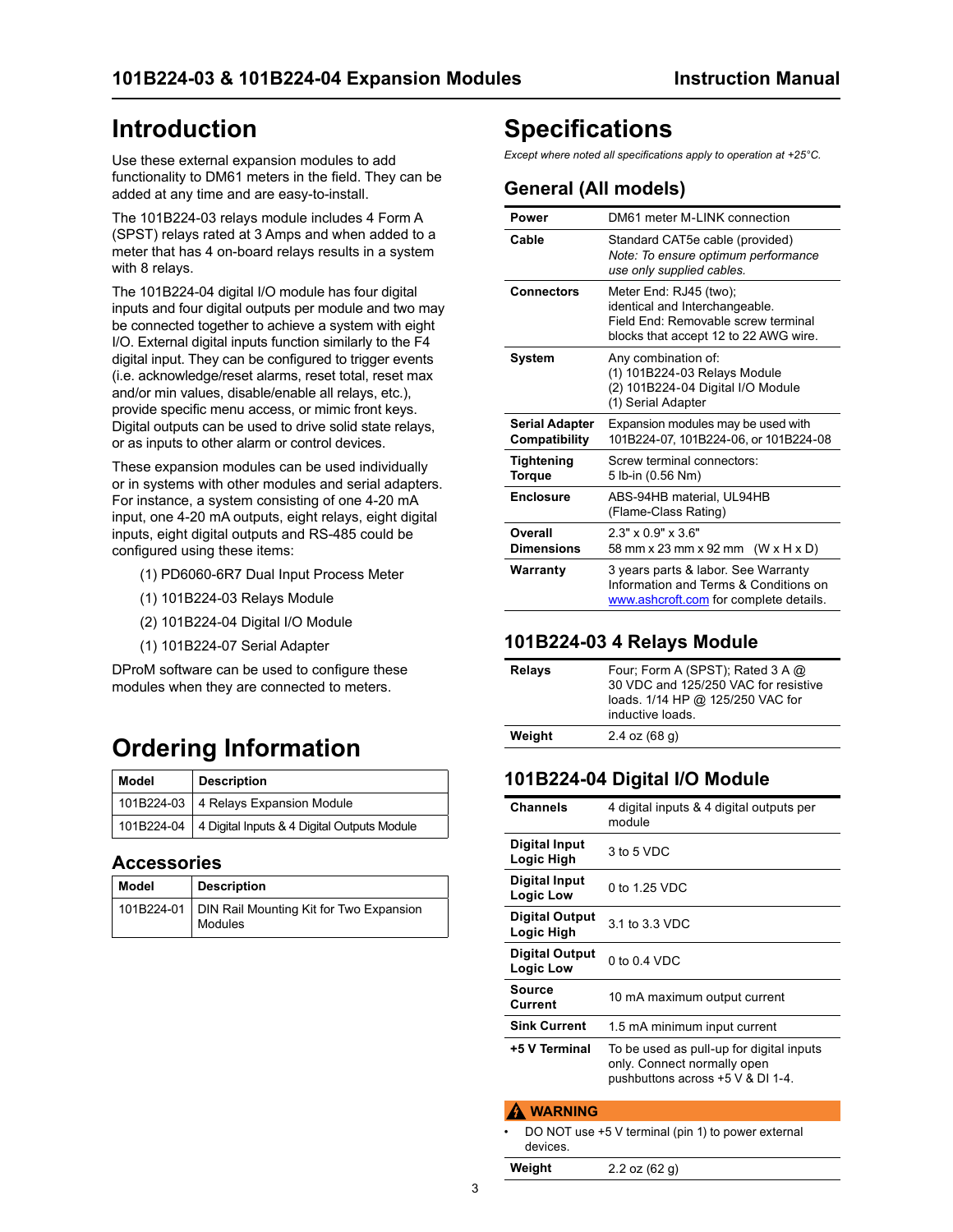# <span id="page-3-0"></span>**Installation**

There is no need to remove the expansion module from its case to complete the installation, wiring, or setup of the unit. The expansion module may be programmed using the meter's buttons or via DProM software.

### **A** WARNING

- Connect the expansion module to the meter before applying power to the meter.
- Do not connect or disconnect the expansion module with the power on.
- Do not connect any equipment other than Ashcroft's expansion modules, cables, or meters to the RJ45 MLINK connector. Otherwise damage will occur to the equipment and the meter.

## **Expansion Module Connections**

The relay, dual-analog output, and digital I/O expansion modules 101B224-03 and 101B224-04 are connected to the meter using a CAT5e cable provided with each module (see Figure 1).





The two RJ45 connectors on the expansion modules are identical and interchangeable; one is used to connect the meter to the module and the other is used to connect the module to an additional module.

### **101B224-04 Digital I/O Configuration**

The jumper located between the RJ45 connectors of the 101B224-04 (see Figure 2) must be removed on the second digital I/O module in order for the system to recognize it as module #2.



**Figure 2. 101B224-04 Jumper Location**

### **Terminal Block Connections**

All connections are made to removable screw terminal connectors located at the front of the module.

### **A** CAUTION

Use copper wire with 60°C or 60/75°C insulation for all line voltage connections. Observe all safety regulations. Electrical wiring should be performed in accordance with all applicable national, state, and local codes to prevent damage to the meter and ensure personnel safety.

### **101B224-03 Relays Connections**

Connections are made to an eight-position removable screw terminal connector.



**Figure 3. External Relays Module Connections**

## **101B224-04 Digital I/O Connections**

Connections are made to a ten-position removable screw terminal connector.



**Figure 5. Digital I/O Module Connections**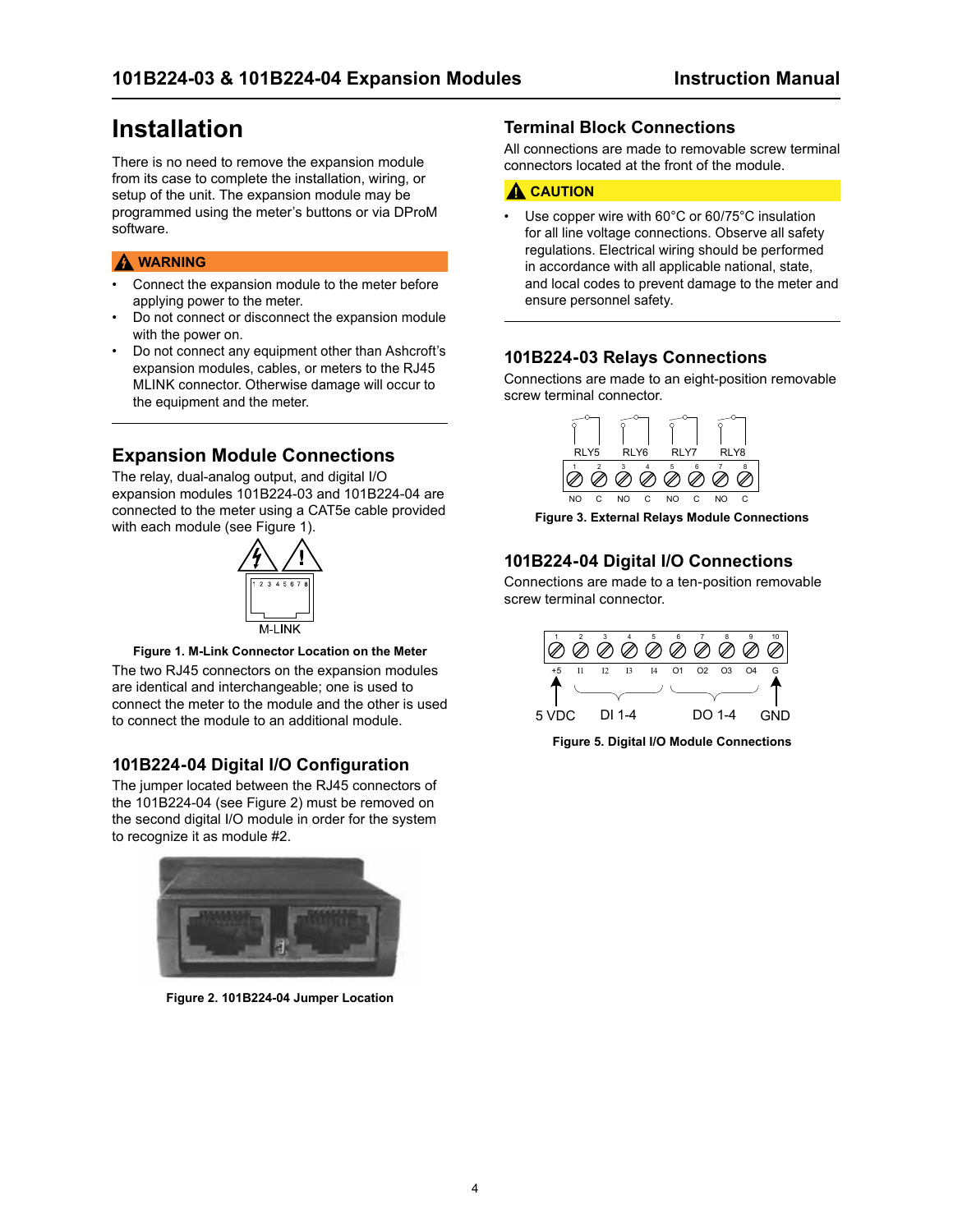# <span id="page-4-0"></span>**Mounting Instructions**

### **Step 1: Mounting the DIN Rail Clips to Module**

Place the expansion module on a flat surface with the bottom surface facing up. The bottom surface can be identified as the surface closest to the locking tab slot on the modular connector as shown in Figure 6.

Locking Tab Slot



**Figure 6. DIN Rail Clips Mounted to Expansion Module**

Peel the protective layer off the adhesive tape on the bottom of one of the mounting clips. With the hinge end of the clip, as shown in Figure 7, facing the end of the module with the communications connector, align the clip along the long (side) edge of the module and centered lengthwise within the flat surface of the module as shown in Figure 8.



**Figure 7. Hinge & Latch End of DIN Rail Clip**



**Figure 8. DIN Rail Clips Mounted to Module** 

Firmly press down on the clip for 10 seconds. Repeat this procedure on the opposite side. Once the clips are properly installed, the modules with clips mounted should look similar to one or both of the modules pictured in Figure 9. While the adhesive is initially quite strong, this strength improves significantly over a period of approximately 12 hours.



**Figure 9. Examples of Clips Mounted to Modules**

### **Step 2: Mounting the DIN Rail to a Surface**

The expansion modules, serial adapters and serial converters weigh approximately 1.5 oz (42 grams) each so the mounting hardware does not need to be overly strong. We recommend two #10 pan head screws as shown in Figure 10, but only because they best accommodate the slots in the DIN rail. The amount of strain the wiring might place on the module mounting needs to be considered also. In many cases, DIN rail with double-sided tape might be acceptable, although not recommended in areas of high vibration or extreme hot or cold temperatures.



**Figure 10. Mounting the DIN Rail with 2 #10 Pan Head Screws**

When choosing a location to mount the DIN rail, keep in mind that wires will be entering both ends of the modules as shown in Figure 11. Leave enough room on either end of module to allow for wire routing to prevent undue stress placed on the module's connectors and mounting clips. The DIN rail may be mounted on any vertical or horizontal mounting surface.



**Figure 11. Example of Modules Mounted to DIN Rail**

#### **Step 3: Mounting Modules to the DIN Rail**

To mount modules to a DIN rail, first locate the approximate desired position to place the module on the DIN rail, then hook the hinge end of the mounting clip to the edge of the DIN rail as shown in Figure 12. Next lower the opposite "latch end" of the clip onto the rail. Press down on the module until the latch end snaps in place.



**Figure 12. Snapping the Module to the DIN Rail**

A typical installation will look like Figure 13 once modules are mounted to the DIN rail.

### **Step 4: Connections**

After mounting the device(s), refer to the Instruction Manual for each module for proper connections and operation.